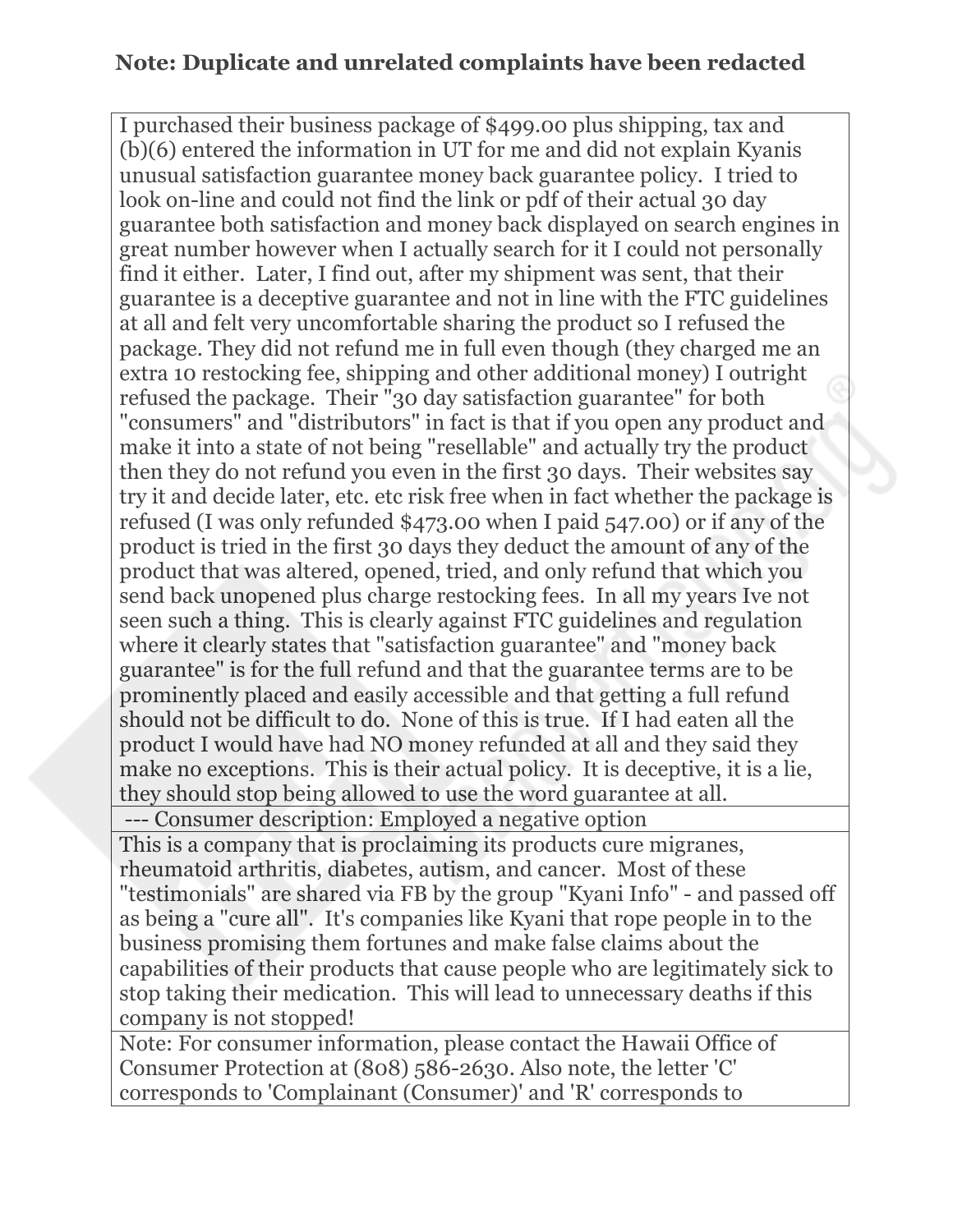'Respondent (Subject)'.C paid R \$59.60 via credit card for a box of Sunrise health supplements. C returned the product and requested a refund. R's distributor gave C a full refund. C confirmed.

## $(b)(3) : 21(f)$  $(b)(3) : 21(f)$

I personally did not join, but they have scammed my (b)(6) into joining. They advertise products made from "Alaskan blueberry juice" which they claim is 300% more nutritious because of the harsh climates they endure. When the recruits tried to get me to join they did not once mention the product that they were selling or the prices. All they tried to do was to get me to join and explained to me how I would make my \$600 initiation fee back if I was able to recruit more members. They also elaborated on how much money i was guaranteed (\$2,000/week), and the company's car loan program, if I was able to recruit 'x' amount of members; I would be promised up to \$2,000-\$15,000 a month and a free luxury car. Still not once did they explain how to sell the product or what the product even was. I am being contacted a mimimum of 4 times a week by different recruits and I am also being tricked into casually hanging out with members, not knowing that they actually invited me to a seminar for the program. I've been through a similar situation with Herbal Life and noticed that they had a lawsuit against them. I was Kyani shut down so I can stop being harrassed by members

## $(b)(3) : 21(f)$

I would like to report a Multi Level Marketing company called KYANI for running an illegal pyramid scheme. The company only just reached Australia, so distributors and sponsors are running bulk recruiting campaigns to recruit people. I was shown bank balances showing that distributers earnt 10k in 2 weeks and was being flown from Australia to Vegas for her achievements and she hadn't even sold a single product. I was part of a group of approximately 40 people who signed up witin a few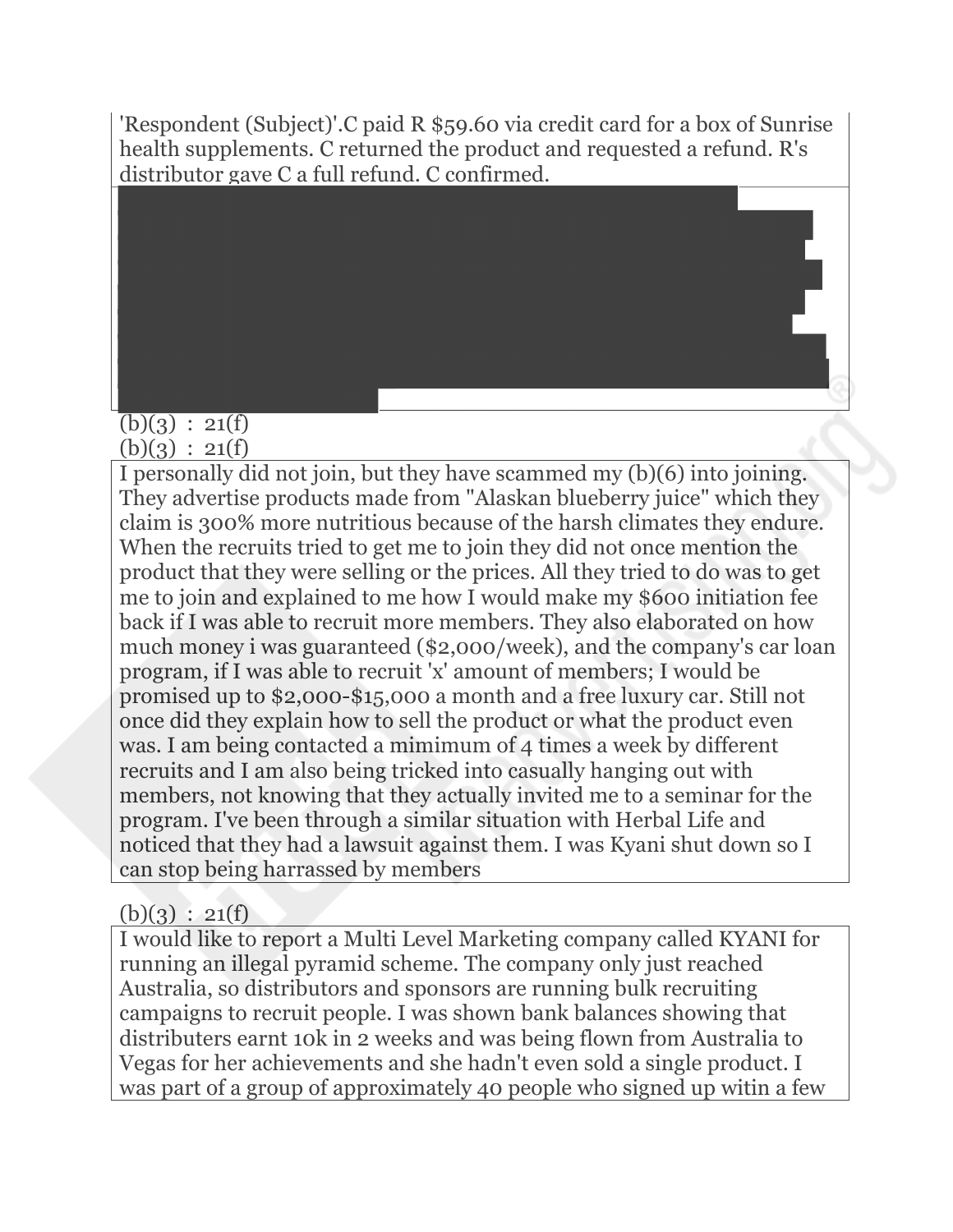days, who was pressured to recruit 20 people and we hadn't even had any products. We were told the products were on back order, when I later found out that one product was banned from Australia. I was first told there was only 1000 people involved in Kyani in Australia and within 2 days, they had recruited another 800 people. There was no focus on the product, just recruiting people and how much people are earning by doing so. I raised this to Kyani, as according to their policies and procedures, these people breached about 20 of their policies and procedures. According to their site, have a compliance department and said all matters will be investigated. I was provided a return email from a customer service rep saying that they do not take responsibility for individual distributers. I beleiev someone needs to be accountable and this company be investigated. They are running secret facebook groups discussing how many mercedes cars have been handed out, people giving advice on how to recruit people, not product focus. It is an illegal pyramid scheme and needs to be stopped! Other-Other Update

Consumer calling stating that he applied for a business named Kyani, consumer states that he found out that it was a scam, due to having to recruited people and make money off of them. Consumer states that he then realized it was not a legitament company.

 $(b)(3) : 21(f)$ 

 $(b)(3) : 21(f)$ 

I have been enticed by many members of this company called Kiyani and they are using their checks online to attract people and mislead them with money. They are posting pictures of money, cars and a lot of things to recruit and bother people. Please shut them down before it gets out of control, they are hurting my people. http://www.kyani.net/en-us/ is there website They are out of control online using flashy things to lure me and my friends.

I read articles about Vemma and I was told the same thing with Kyani. I love the product and it has improved my health so much but the business side is a joke. After investing, I then had to purchase product for the first 3 months, around \$3000, just to make Jade to get the bonuses. I am required to purchase the product every month as a distributor to get a check and those who don't hit the first level of Jade must pay for their websites after a year. Since I basically bought my position of Jade, I have not been able to advance nor has anyone that joined around the time I have. I complained to my up line and we are suppose to contact family and friends. I don't feel comfortable asking them to sink money into a business if I can't make a go of it. My up line has been at the same position since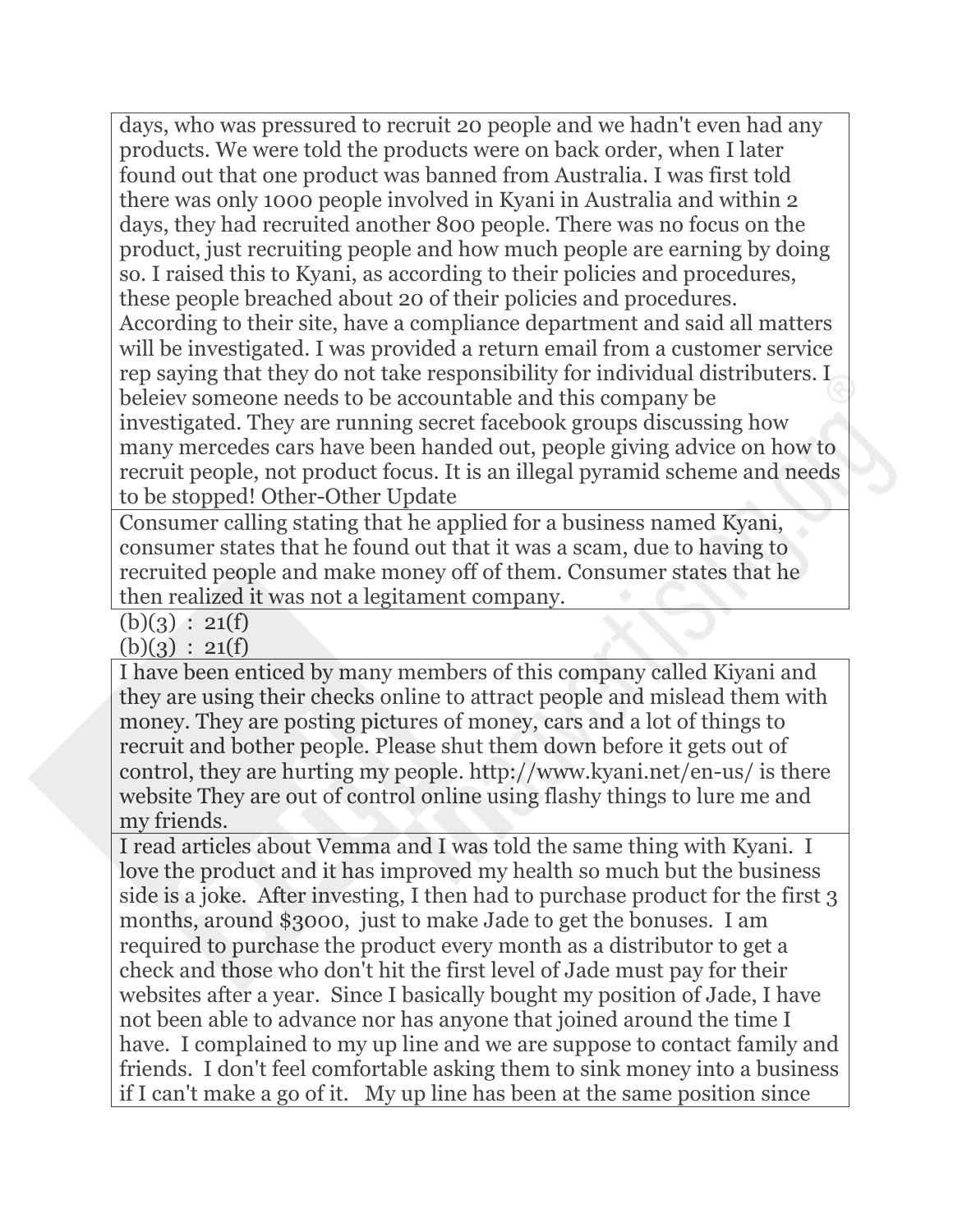they have joined the company and I believe they are in a paid position to sucker the rest of us in. I came to this conclusion from the info they posted on Facebook. Even though Kyani has been around since 2007, it is still being promoted as a ground floor business which my up line promoted as only been in the US for 2 years. After looking at his facebook page, I realized this was a lie and has been here since the company started selling Kyani. Another complaint I have is that to buy certain products, one must attend a convention. I can't do that due to the cost and location. The car is a joke. If you keep the rank of sapphire, you get a \$500 car allowance but they promote it as a free car. You pay for the car yourself if you can't keep the sapphire rank. You are forced to buy a white car from Audi or Mercedes plus I would have to pay for the insurance and have the car in my name. I refuse to get a car and never will since I have never reached that level. I refuse to buy my way up the ladder to make money. That is what is expected when joining this company. People in the Fusion Group are buying list to get people to join and they give people \$100 out of their own pocket to become a distributor. They don't make the \$100 back in commissions. They are getting enough points to move up to the higher levels and they have no customers. The Vision Group and Fusion Group both use gimmicks to get you suckered in. The product is fantastic and I will continue to promote the product but not the company. If the distributors don't purchase a tripac every month, \$140, then we don't get a check. This isn't right either. Thank you for listening to me. Other-Other Update

I was introduced to kyani when my girfriend spent the mortgage money to sign up. After a month of her doing it i was solicited by her upline leader ,(b)(6) ,the one who signed her up. he convinced me of how this company would change my life and make me rich .Being that my girlfriend was already vested in the company i decided to take a chance and join. after listening to (b)(6) and listening to the webinars it became clear to me that this was a pyramid scheme .they never tought anything about selling the product they only pushed their done for you system which focuses totally on recruiting distributers. when i asked about selling the product i was told you want to concentrate on getting people to sign up as distributers ,and not for the little package they pushed the more expensive package. the products themselves are way to expensive to sell . after months of watching my girlfriend lose over 5000 dollars i decided to make this complaint. kyani has different teams and maybe other teams focus on the product but team fusions only focus is recruiting distributers for \$599 and \$1299 packages. this company also pushes you to forget ahout everything else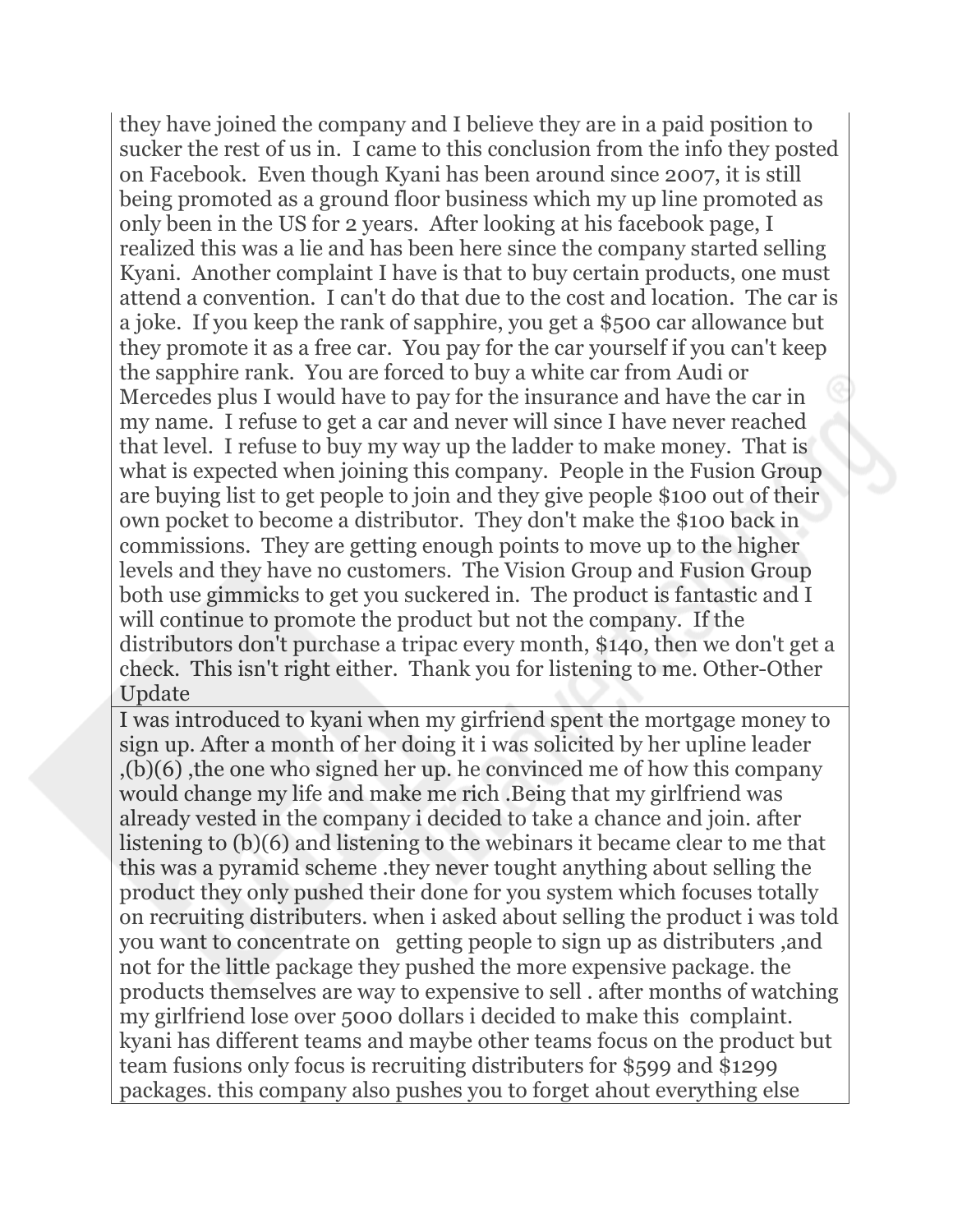including your family and friends it has destroyed our lives.

the medical claims this company is making seem too good to be true. i see lots of you tube videos claiming people have been cured of everything from sciatica to autism

The people that have already became distributors at KYANI continuously try to recruit me to work with them. I would mainly like to know if this is not a pyramid scheme and that I will not get in trouble with joining their program. If it is a pyramid scheme, how do I get them to stop pressuring me into Kyani? Thank you for your time.

I was in contact with a representative of Kyani on 9/11/15 talking about the company. There were many income claims made that were very high \$250K+/m, claims about the companies growth, and claims of the company doing \$275M in revenue. The FTC mandates that whenever income is talked about in Network Marketing that an income disclosure statement needs to be presented. I was never presented one and I called their HQ (b)(6) and was on the phone for 32 minutes (mostly on hold). The first person told me they do not give them out to representatives which I informed him I was not and was wanting more information about the company. He then told me I need to email them and state the reason why I needed the income disclosure. I was then connected to a supervisor and asked for an income disclosure and the lady said because they are a privately held company they do not have to give one (false). I asked her if I should bring this to the attention of the FTC and BBB and here we are. Direct quotes taken from the conversation: "over 800 people in brand new cars in the past 12 months and also became a millionaire...he (Brandon Stevens) made a little over \$230K in the month of July...Lord knows the checks were bigger the past two months"..."We are the top performaing MLM company in the last 6 months along with sales"..."Our sales have jumped 25,742% from last August to this August of just being in the U.S." "I'm learning from the head guy myself (Brandon Stevens) like i said and he probably made somewhere between \$250-\$300K last month and has been in the company for 12 and a half months ever since it launched in Dallas"

Dear FTC, someone who is actually in kyani spoke to me about the kyani's opportunity and I think it is a pyramidal scheme, because he got like 135 reps and getting a 4400\$ pay check but only have 3 clients so all the money made is on his reps and I have some proof, some screenshot in my phone where he said all these things so if you want the pictures for your investigation just contact me by email and by the way sorry for my bad english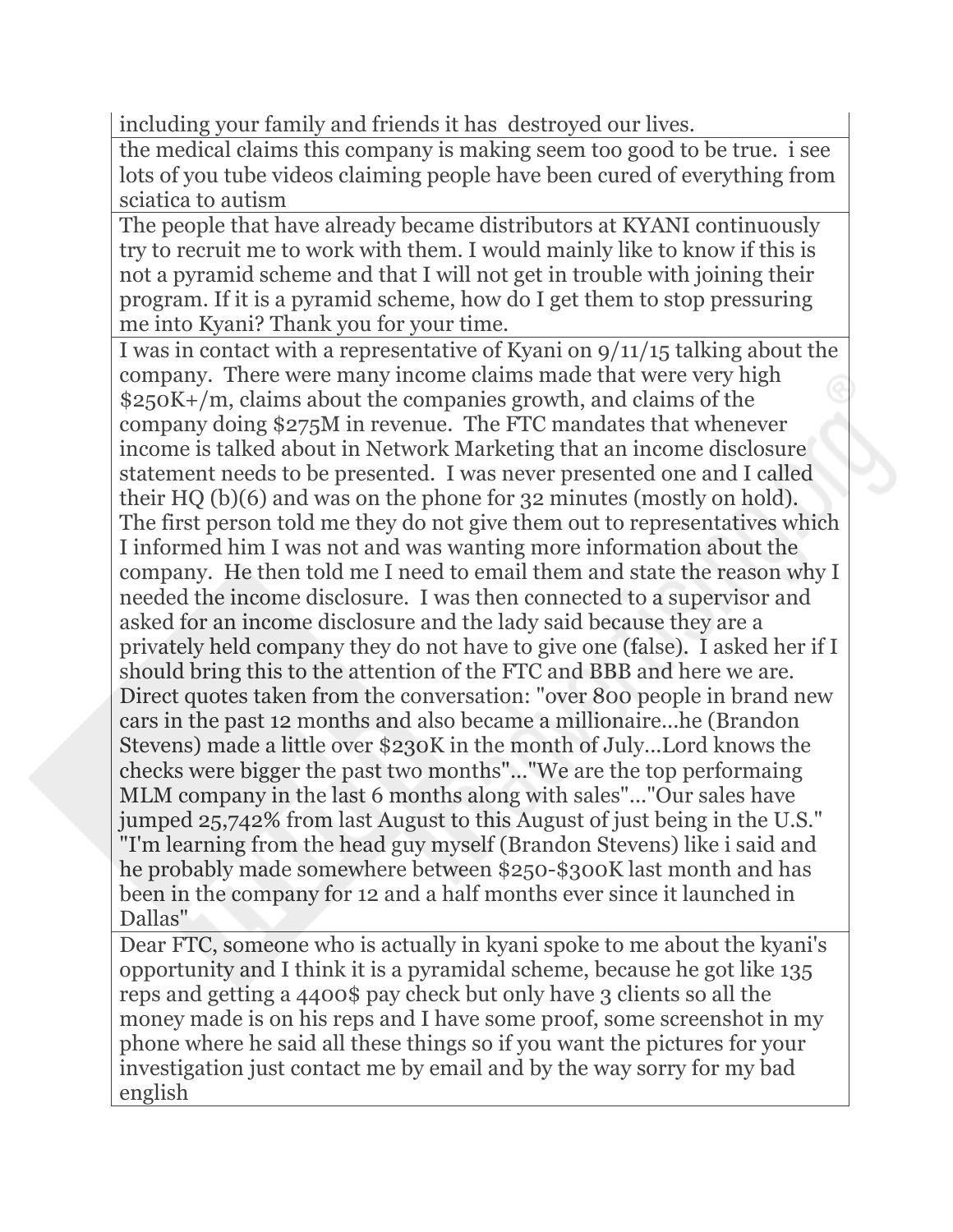NOTE: In addition to the consumer's comments immediately below, the Canadian Competition Bureau provided additional information in fields whose header titles are quoted and follow the comments. --- Je voudrais signaler une compagnie pyramidale. Je me fais harceler depuisquelques semaines par des gens de mon entourage qui sont maintenant dans lacompagnie Kyani - après avoir payé une somme de 600\$US. On m'incite à payercette somme à mon tour en me disant qu'en recrutant seulement troispersonnes je pourrai rentrer dans mon argent et facilement monter de niveautout en profitant de bénéfice à chaque fois que les gens en dessous de moirecrute quelqu'un à leur tour. Bref, on me décrit une pyramide tout en medisant que c'est très légal et que ce n'est surtout pas une pyramide...Depuis la première fois je refuse, mais je vis du harcèlement, de la ventesous pression s'en est ridicule.Après avoir consulté les articles sur les compagnies pyramidales sur lessites du gouvernement du Québec, j'ai décidé de signaler cette entreprise.J'ai plusieurs témoignage et j'ai la possibilité d'en avoir d'autrespuisque des personnes de mon entourage sont malheureusement entré dans lacompagnie.Je vous confirme donc qu'ils ne vendent en aucun cas les produits et qu'ilsfont de l'argent inclusivement grâce au recrutement des nouveaux membres.Au plaisir de vous venir en aide et en espérant voir ce fléo se réduireudans mon entourage.(b)(6) --- Responsible Branch: Fair Business Practices Branch I was contacted by a kyani representative... I did my research and I found that this is totally a pyramidal scheme... They are promising to do lot of money... Easy money... You need to pay to enter to pay some sort of products that they are claiming as miraculous and that could cure disease... And when you check their scheme it's pyramidal... To stay in the company you need to pay the cost monthly to buy product... They are really abusing lot of people if you could check this I think lot of people would appreciate it

I was introduced to the business under the false usumption that I would be making money by doing nothing but recruiting and earning quantity volume based on number of people I would bring to the business and signing them with the hopes of getting to a higher rank. I recently found out that the product is not backed up by the food and drug administration. The false pretense thay they are nutraceutical company that cures diabetes and helps with other diseases like autism? As a recent undergraduate in healthcare, my doubts came true when I was told to bring people in to convince them aboit the product and the lifestyle you will achieve if you join which is complete false, the only one benefiting from this are those who began firstTOPIC:Referrals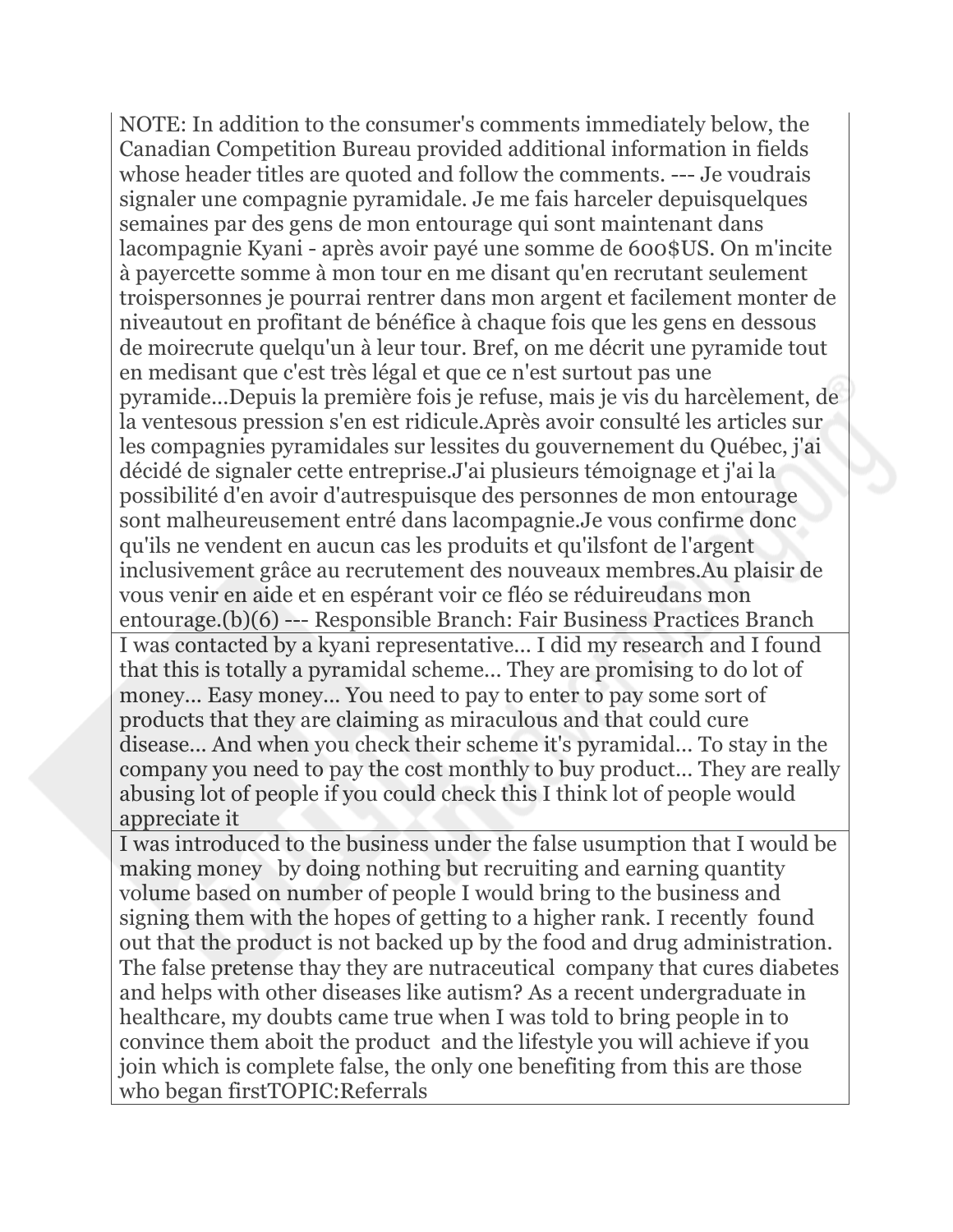I'm expressing concerns over a growing business here in Texas called Kyani, Inc. I refer to the website: http://www.kyani.net/en-us/It operates, apparently, as a pyramid scheme and is going around advertising that it is able to treat cancer and other types of ailments. Referencehttps://www.youtube.com/watch?v=FbRHzZfPH00http://www.kyani.inf o/html/kyani\_for\_cancer\_tr eatment.htmlMy concern is that legitimate cancer patients will use this product as an alternative to approved medical treatment plans.I know that the FDA and FTC have found violations with companies in the past for false claims, which is why I am currently bringing this to your attention. Thank you! Other-Other Update Hello,I would like to report a Pyramid Scheme. There is a company called Kyani (appears to be the one at http://www.kyani.net/en-us/) who I believe to be behind it. I talked to a guy today in Fort Myers, Florida, who had a binder with some pamphlets of their product. One or two of these pamphlets was talking about how if someone who joins their program recruits two other people, they receive \$255 a year for the rest of their life... He was also talking about receiving a Porsche and etc. once he gets to a certain level...I later found out that this man had invested \$600 in their company in order to join in. I asked him very clearly, & quot; What exactly are you selling? & quot; I had to keep asking until he understood, and it turns out he himself is selling nothing. The Kyani products are obviously legitimate, but he is not selling any products or exchanging any money. All he does is go around trying to recruit people to join in, and people can buy the products online if they want them.I'll try to keep this short. The bottom line is that I'm almost positive that this is an illegal pyramid scheme, as it's an unsustainable business and he is not actually selling anything but he had to invest and is now receiving profit. If this is the case, and correct me if I'm wrong, then I believe it is up to the BBB and/or FTC to investigate this company. He is going around a college campus trying to recruit students in on this and talking about it like it will help them get out of debt, so please do not take this lightly.Here are a couple of links a friend and I found on this company:http://www.kyani.net/enus/https://shop.kyani.net/en-us/#/products/101ENHTP30/kyani-triangl e-of-health-pack-packetshttp://assets.kyani.net/forms/en-

us/comp\_plan\_overview.pdfhttps://asia.kyani .net/public/sg/en/opportunity/comp-

planhttp://assets.kyani.net/forms/en-us/comp\_plan.pdfThe last three links detail their plan. I'm sure you'll know where to go from here.I'm reporting this to both the Better Business Bureau and the Federal Trade Commission, for your information.Thanks,- (b)(6) Other-Other Update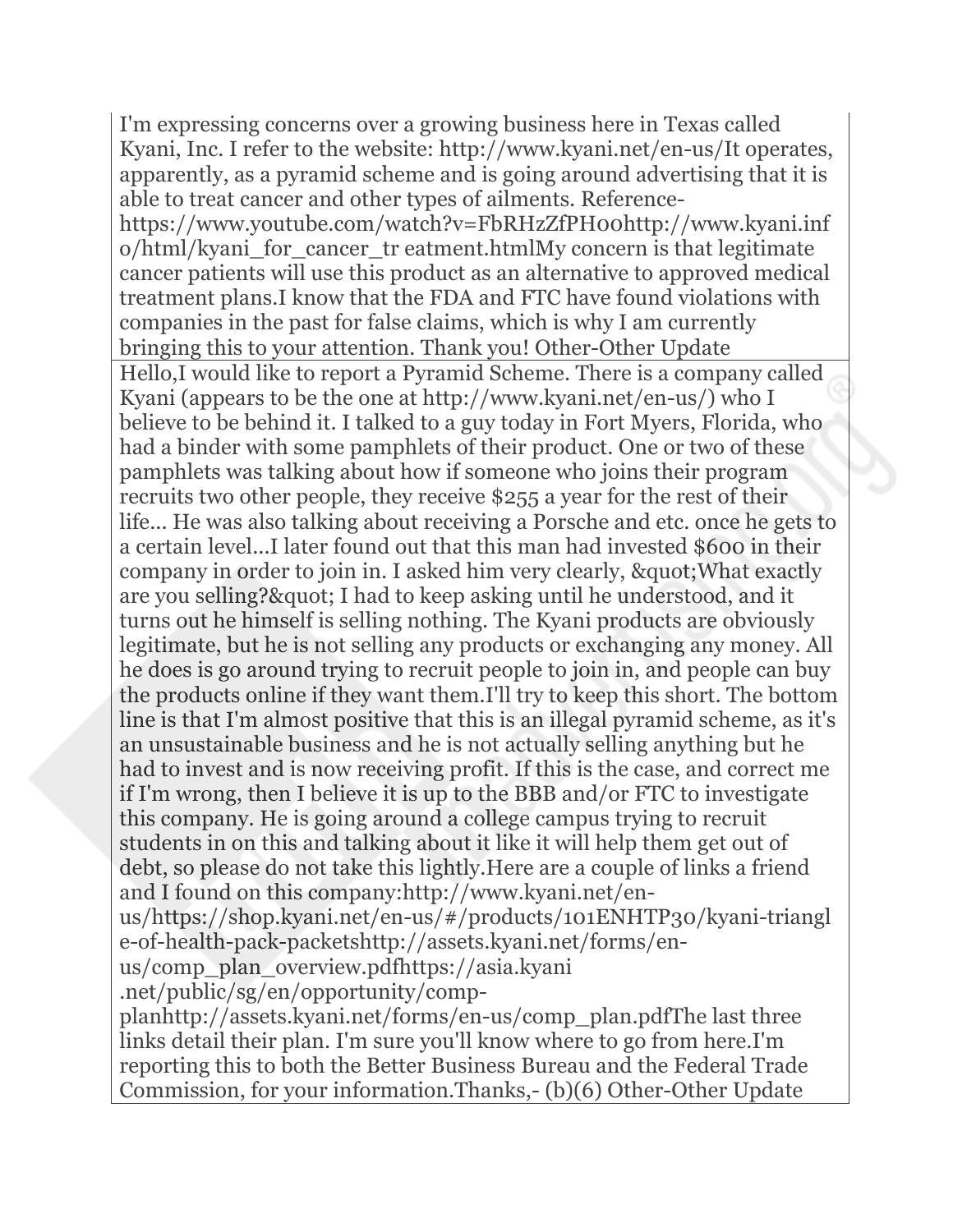NOTE: In addition to the consumer's comments immediately below, the Canadian Competition Bureau provided additional information in fields whose header titles are quoted and follow the comments. --- C'est une entreprise qui vend des sortes de vitamine tout en recrutant des gens pour faire partie de la vente pyramidale. Les adhérents doivent payer tout près de 1000\$ et rentré 3 personnes par la suite, à chaque mois il doivent au minimum rentré une nouvelle personne pour avoir leur rémunération.Plus ils ont de gens en dessous d'eux et plus la rémunération est élevé. Par contre, étant donnée que je connais des gens qui se sont fait arnaquer par ce type d'entreprise, mieux vaut vous avertir.Autres précisions :Je voudrais que cette plainte reste anonyme.Merci --- Responsible Branch: Fair Business Practices Branch

NOTE: In addition to the consumer's comments immediately below, the Canadian Competition Bureau provided additional information in fields whose header titles are quoted and follow the comments. --- \*\*\* T.Cyg: Entered 'Anonymous' to show complainant's preference.\*\*\*Kyani est une entreprise pyramidale qui consiste à recruter des gens pour bénéficier d'une rémunération. Il vende des vitamines, mais le produit en sois n'est pas important, car ce n'est pas avec ça que les gens vont faire de l'argent.P.S: À vous de voir si l'entreprise devrait être légal au QC --- Responsible Branch: Fair Business Practices Branch

NOTE: In addition to the consumer's comments immediately below, the Canadian Competition Bureau provided additional information in fields whose header titles are quoted and follow the comments. --- Compagnie pyramidale.On ne demande même pas de vendre le 'dit produit anti-cancer parce qu'iln'y a supposément pas de cancer en Alaska', on dit seulement de recruterdes gens, et que c'est comme ça qu'on devient 'riche'.Bref, on connaît le concept. Dur de dire où ils sont basés, mais ils fontaffaire au Québec et au Canada sur ce site web (entre autres) --- Responsible Branch: Fair Business Practices Branch

They flash money and make lifestyle and wealth promises to anyone who will join. They imply that anyone who pays money to join their company will be rich. They have lot's of videos on the internet stating that a new ibos business will all be built for them, they claim that all we have to do is py \$600-\$1200 to join and they promise that within 12 months we will have a wealthy lifestyle: Additionally they claim that their product, a "super juice" cures major diseases ranging from lupus to cancer. They are recruiting from over 12000 people a month with these empty promises. Here is one of their videos: http://team-fusion-

app.s3.amazonaws.com/videos/DFYCurrent.mp4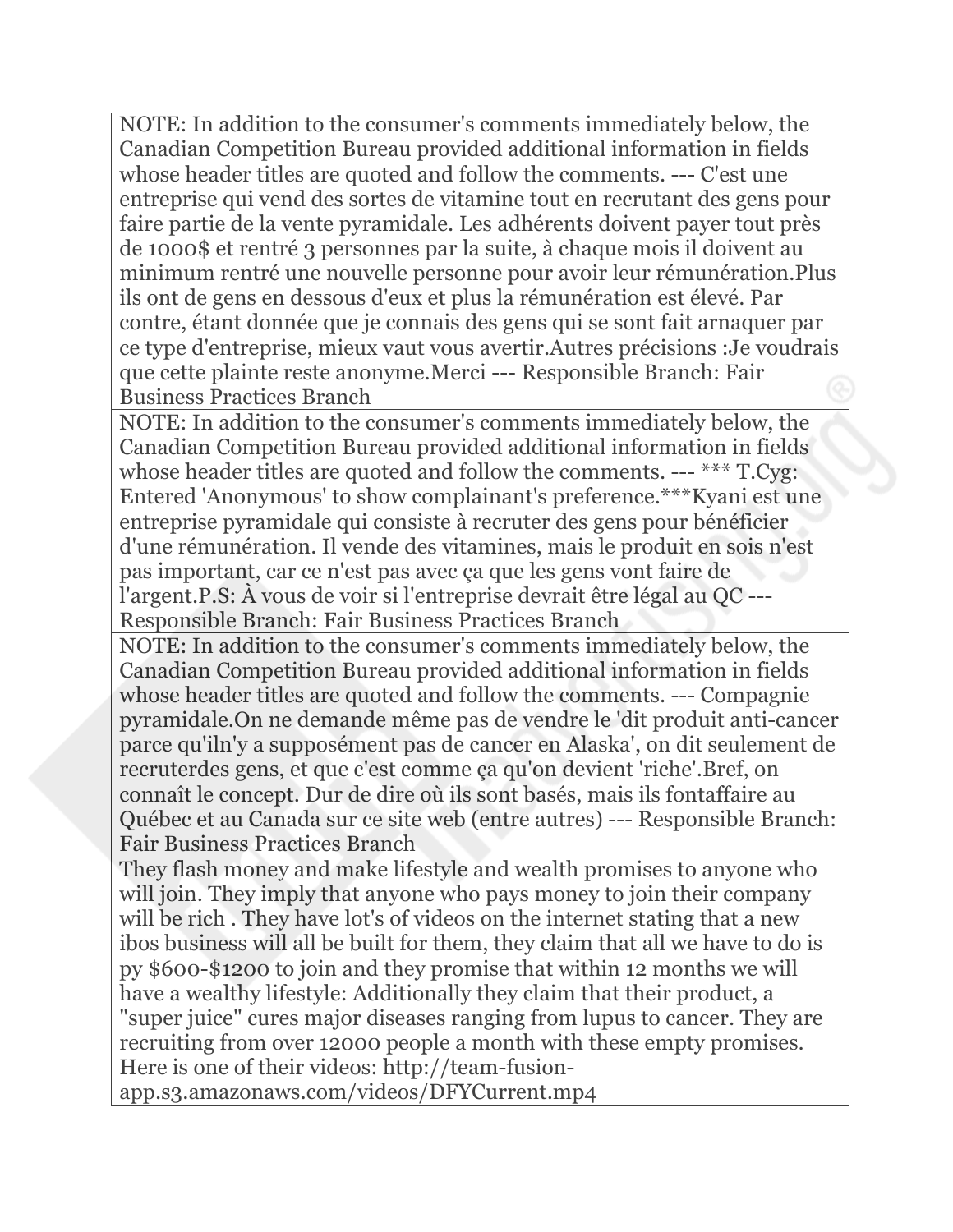NOTE: In addition to the consumer's comments immediately below, the Canadian Competition Bureau provided additional information in fields whose header titles are quoted and follow the comments. --- \*\*(b)(6) (Info Centre) note: note de (b)(6) indique que cette matière est présentement sujet a une enquête avec le centre Anti-Fraude\*\*. Lettre reçue par centre d'info accusant Kyani de vente pyramidale. Voir lettre numérisée pour détails. --- Responsible Branch: Fair Business Practices Branch Company promsed a team and assistance for distributors to ramp up but the only thing they do is con you into taking your money, promise you huge returns on investments, use their cars, property and jewelry to entice you to signing up and then dissapear leaving you alone to figure out what to do next. the entire business model works only if you sign up and sign up distributors to push the distribution model. The product is not sold alone ourside of each distributior having to repurchase it on their own every month to stay a viable candidate. I was asked for my credit card and one of the representatives acutually used it to sign me up. I contacted them several times asking for help and why the card was charged and received no response. I ended up having to contact my bank. I also live next door to some of the guys who started the Team Fusion Team and I literally listen to people knock on their door almost daily hoping someon is there to help advise what to do next after they forked over \$499 to become a distributor of the program. The guy down the hall is driving a new Bentley, a new Rolls Royce, moving into a \$1.2 million dollar home as well as a couple other guys follwoing the same path. Again.... it seems like all they are trying to do is keep the upline going so they continue to get rich. I do know for a fact one of the reps has an 8 million dollar upline and their are several more just like this. I'm wondering when the FTC is going to get involved as they are not legitimately selling a prouct. They are selling the way to sell it. They are selling the distrubutor model and paying heafty commisions for doing so. Absolutely no incentive to sell just the product which is what a business is technically suppose to do. Thanks for listening and I hope something is done or some measure taken so others aren't taken advantage of.

Complaint forwarded by NC DOJ. Business representatives are making medical claims that their product can cure such diverse conditions as cancer, lupus, depression, and thyroid problems. The complainant references several posts on Facebook that make the claims. --- Law Violation Code: Advertising

Does not offer a full refund even when within the bounds of the state of MN 3 day right of rescission. I refused the package outright (a distributor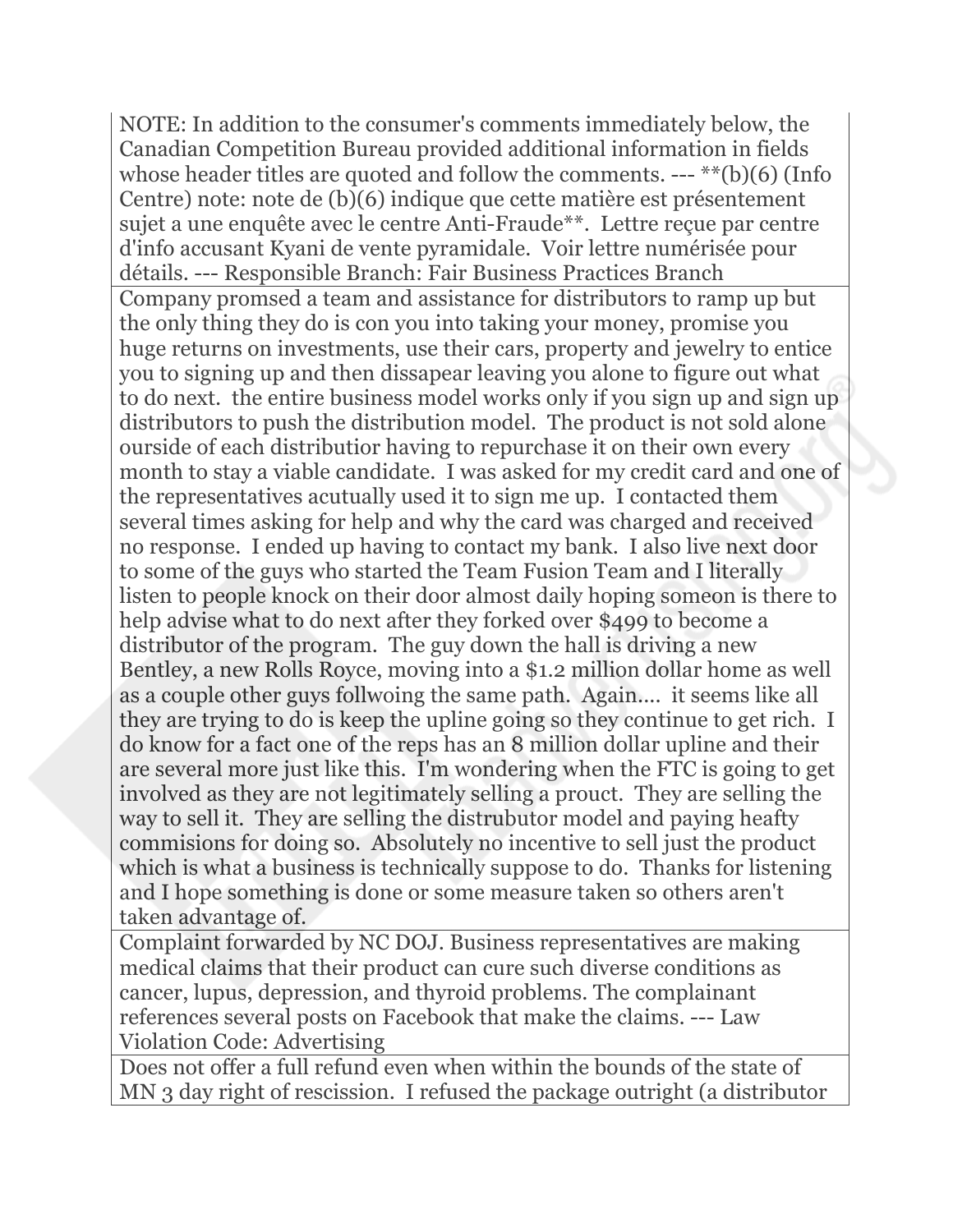package costing a total of \$547) and did refuse it as the 'upline' had stated certain marketing resources were being used and available that were leading to good results. After purchasing the package and before the time it was delivered  $((b)(6)$ , - refused  $(b)(6)$ , and again re-refused  $(b)(6)$  due to a Fed Ex error) with the distributor cancellation also signed and then received by Kyani at 1:30pm CST on (b)(6) and acknowledged later that day are are charging me  $$74$  (refunding me  $$437$  which leaves me  $$74$ ) even though I am within the 3 days of rescission with is MN State law. They say I am paying the \$12 shipping and a 10% restocking fee. I would understand this if it was outside of my 3 day right of rescission; however, that is not the case. They have a full 30 money back guarantee with many stipulations and only for products in re-usable condition. I did not open the box and refused it and took all steps to abide by MN 3 business day rescission period and wish to get a full refund and not be penalized the \$74. Kyani's return policy is unusual to the industry in their 30 money back guarantee and is steep especially when considering I never accepted the package and especially when they were called and still refused to refund me the full amount even when MN state law requires it. I spoke with the manager of customer service of Kyani Brittany and she says her hands are tied and that the person with any higher authority is out of the country and his name is Eric Myrup who is the Director of Distributor Services who will give me the same answer and not refund any more than what has been refunded already but that he is not returning to the country until November 16th.  $(b)(6)$  is the distributor who input the order on the web in UT for me and did not explain the special & unique return policy. --- Additional Comments: Full Refund of \$547 or Full Refund minus \$12 shipping.

**Not Responsive** 

## **Not Responsive**

**Not Responsive** 

A distributor for Kyani guaranteed me a 30 day money back if I was not satisfied with the product or system so I had nothing to lose by trying it.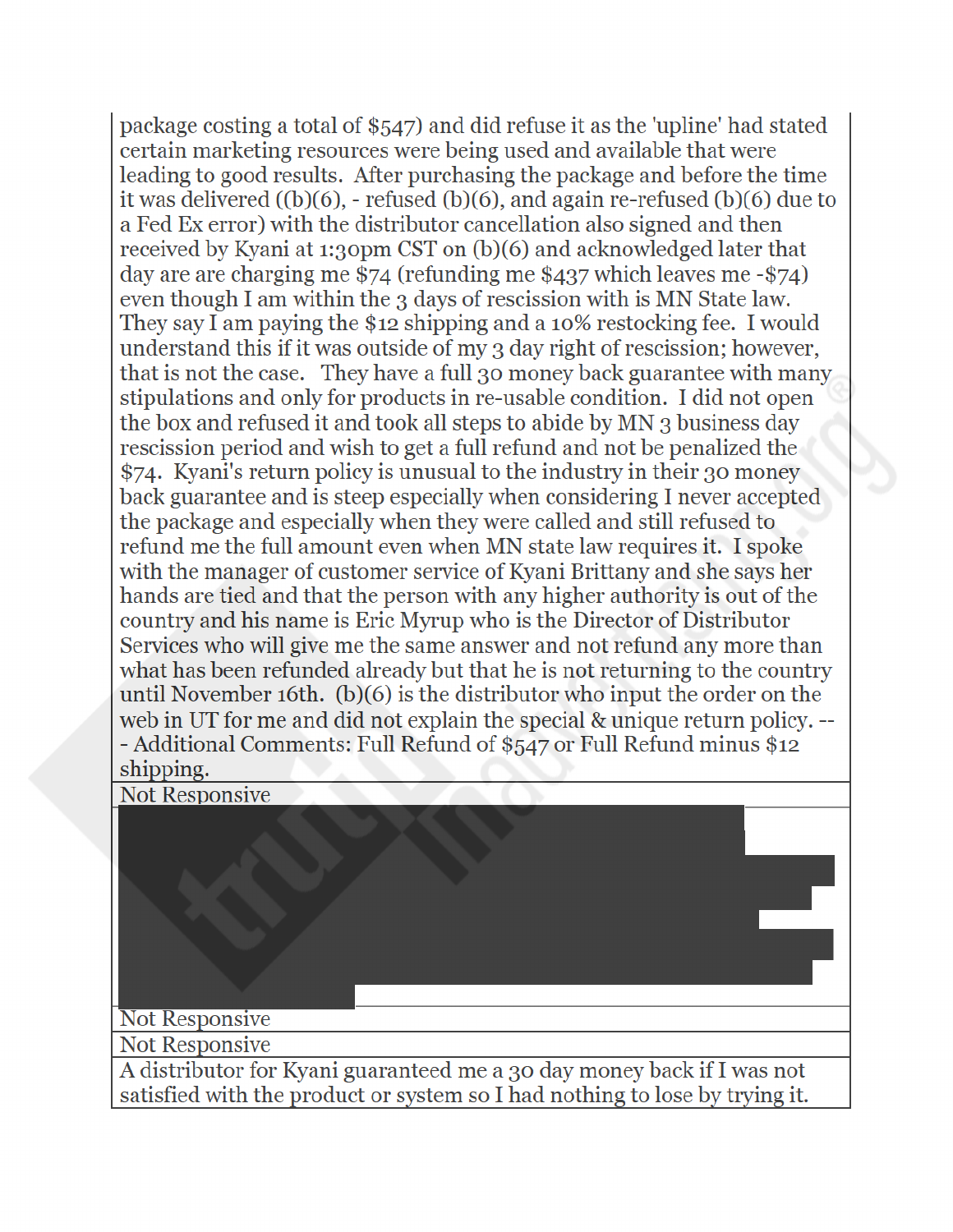Not being happy with either one I called Kyani customer service earlier this week and was informed by a customer service representative (while looking at my account details) that I could try it up to a couple of days before the 30 days, as long as I called before the 30 day deadline and had it postmarked accordingly there would be no problem. So, after giving it a couple more days (no where near the 30, I am at less than 2 weeks right now) I called customer service at Kyani again this morning and spoke to 'Nelly' (I had her spell her name for me). Nelly was first explaining how to find the mailing address on the received box to return it to them and was stating I would get 90% back for product. I questioned this as NEW information which led into well you will not actually receive any money back if you opened it so you may as well save the postage money. So, basically I went from a 30 day money back guarantee into ....oh well, you are now out \$300. --- Additional Comments: I would like them to clearly state all return policy consistently, not vary depending on to whom you speak and I would like my 30 day return guarantee fulfilled with a refund of the dollars invested by me.

Kyani Inc.1070 Riverwalk Dr. Suite #350Idaho Falls, Idaho 83402(b)(6) I was now officially in the business as a KYANI Distributor.I received my KYANI products that were shipped to me during the first part of March. I immedia --- Additional Comments: To resolve this situation, I am requesting to be reimbursed the \$615.18 (see invoice) (b)(6)

I have seen several Facebook posts by Kyani Partners selling and promoting Kyani products stating that Kyani products will help with any kind of cancer, diabetes, psoriasis, and more. Kyani representatives are making claims that these dietary supplement which are NOT APPROVED BY THE FDA will help with medical diseases. I have photos of all of the claims made by these people from Kyani. The Facebook posts have the people's names on them. Names of the representatives making the claims on Facebook include: Walter Valdovinos, Cel'este Khrystine Perry, Bruce Avellanet, James Madison Bradford, Xavier Burnette,Brittany Deen. They are stating how Kyani has helped all of these diseases listed above.

 $(b)(3) : 21(f)$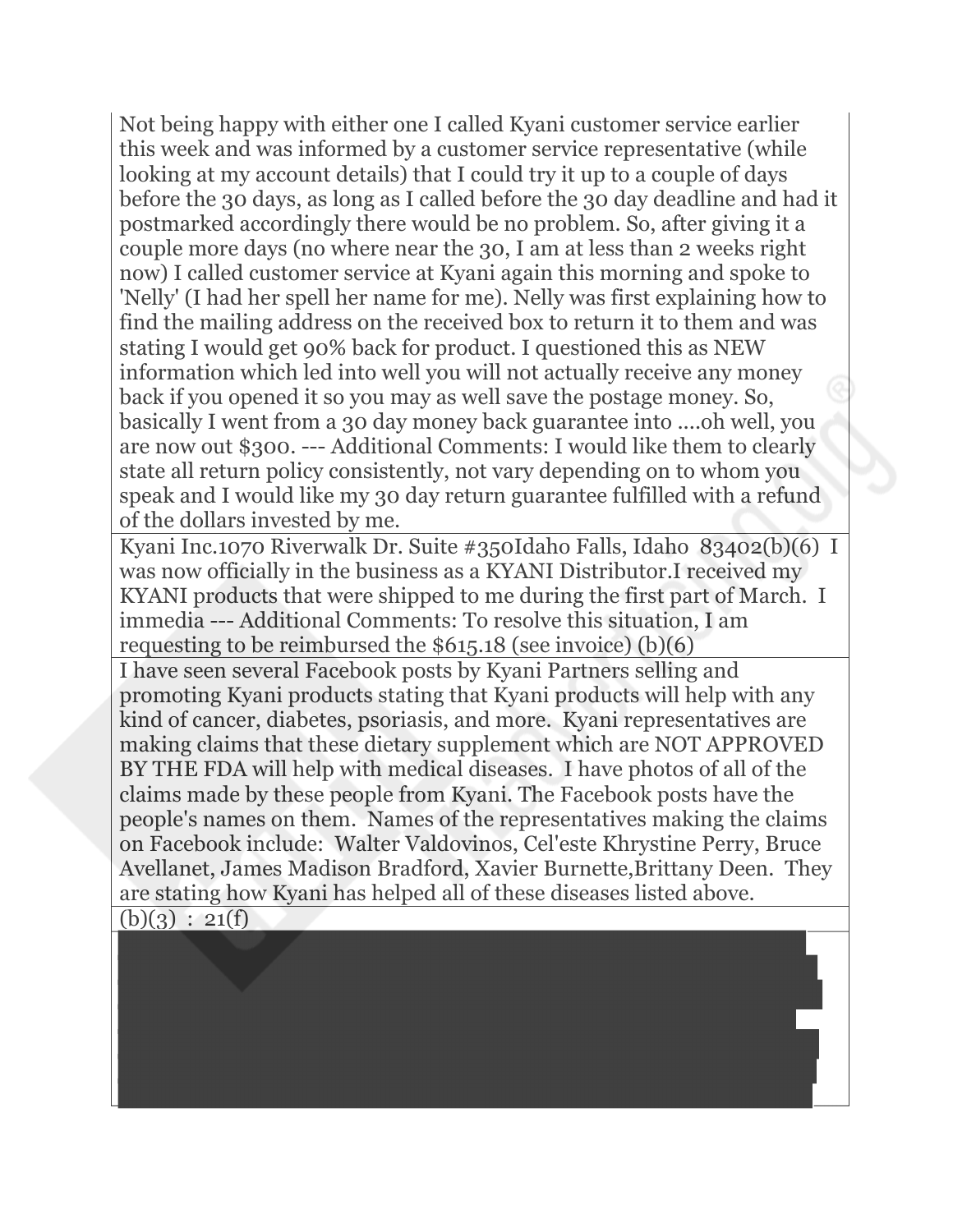Starting toward the end of last summer my husband and I really wanted to find a business we could do from home to replace my income so that I could take care of the kids and help my dad with my mom who is suffering from dementia. That being said, my husband responded to an email solicitation that he received to get more information about an ecommerce business. We decided to take a chance on the course to learn how to sell on Ebay and learn about drop shipping and to find a product niche to build an actual website to sell merchandise. Shortly after that we started receiving calls from other business trying to sell us more services. One service was to create our LLC business and the legal documents to go with it. Then in the fall we were contacted my Online Commerce Pros and they said they could cut our time and build our site for us instead of us having to build it ourselves thru the first set of courses we purchased. We were told we would have a website and social media pages etc. Well when our product niches fell thru they wanted to start hurrying us to find something to put on the site. So we let them use Kyani, which was a network marketing business that my husband was trying to get started with. Well needless to say they delivered us a shell of a site that will not function on google or ever make rank due to how the site was built with inappropriate site maps etc. They turned it over to us and left us. We can edit content and add pictures, but as far as knowing how to make it all actually work we were not told. I have since been contacted by people that want to sell us more services to help with the SEO ranking etc and content when we should have gotten that with the \$6995 we paid them. I know feel we were scammed because I received a call by another company offering to get our money back for us for a fee, but of course at this point I have learned that if they want a fee, they can get our money back for us first then take their fee out of it. In all from beginning to end we have invested somewhere between \$15,000 and \$20,000 trying to get a legitimate business up and running. I do not want other folks to go thru what we have gone thru. I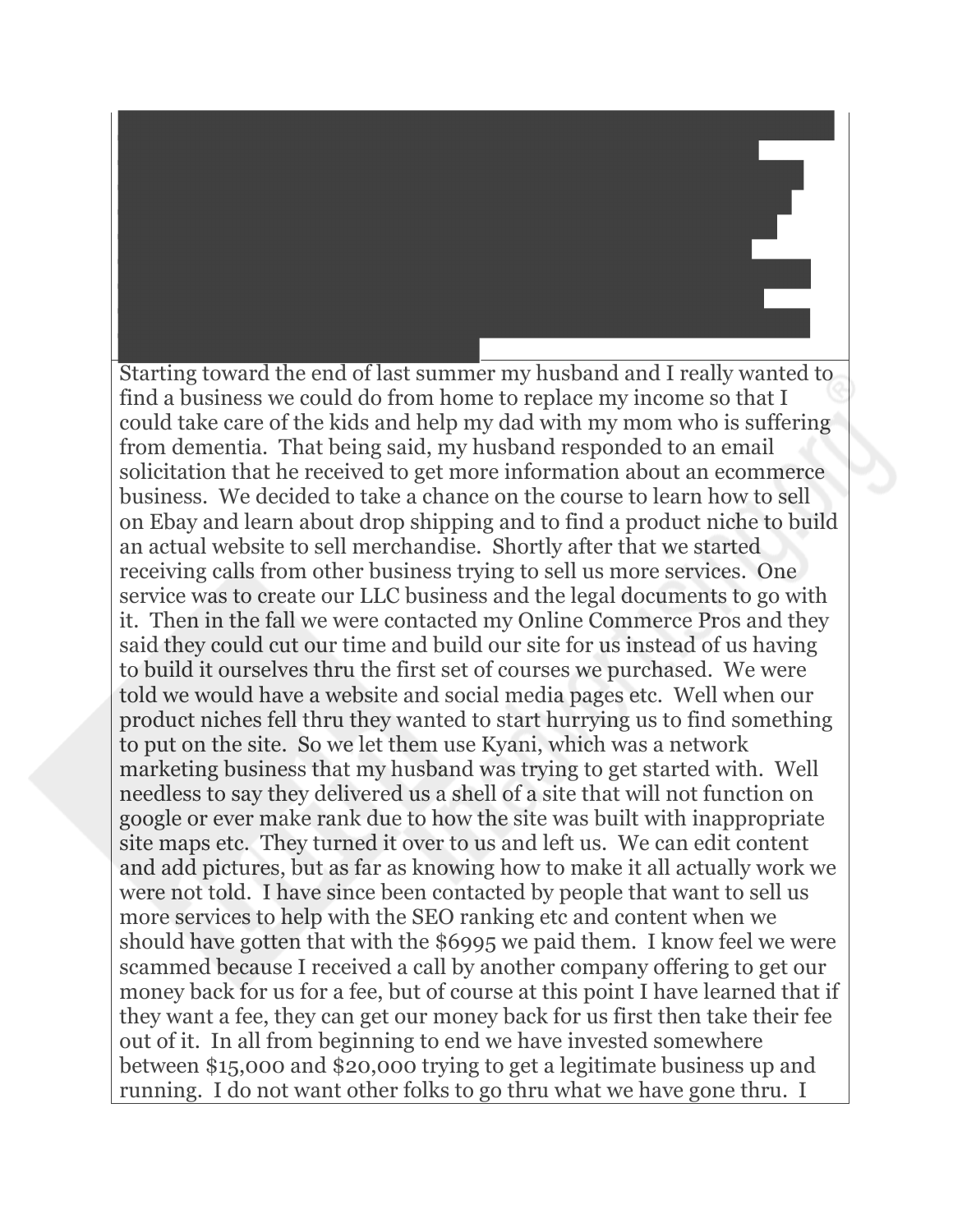would very much like to get my \$6995 back from this company and put them out of business so they cannot do this to anyone else. They also used a company called ImpactKI.com for the website build because the coaches email address was from that company not Online Commerce Pros and when I looked them up when they delivered this unuseable site I see scam alerts all over the place. This all started in November and didn't end until late Spring early summer. I can get the sales person name from my notes at home, but currently submitting this from another location.

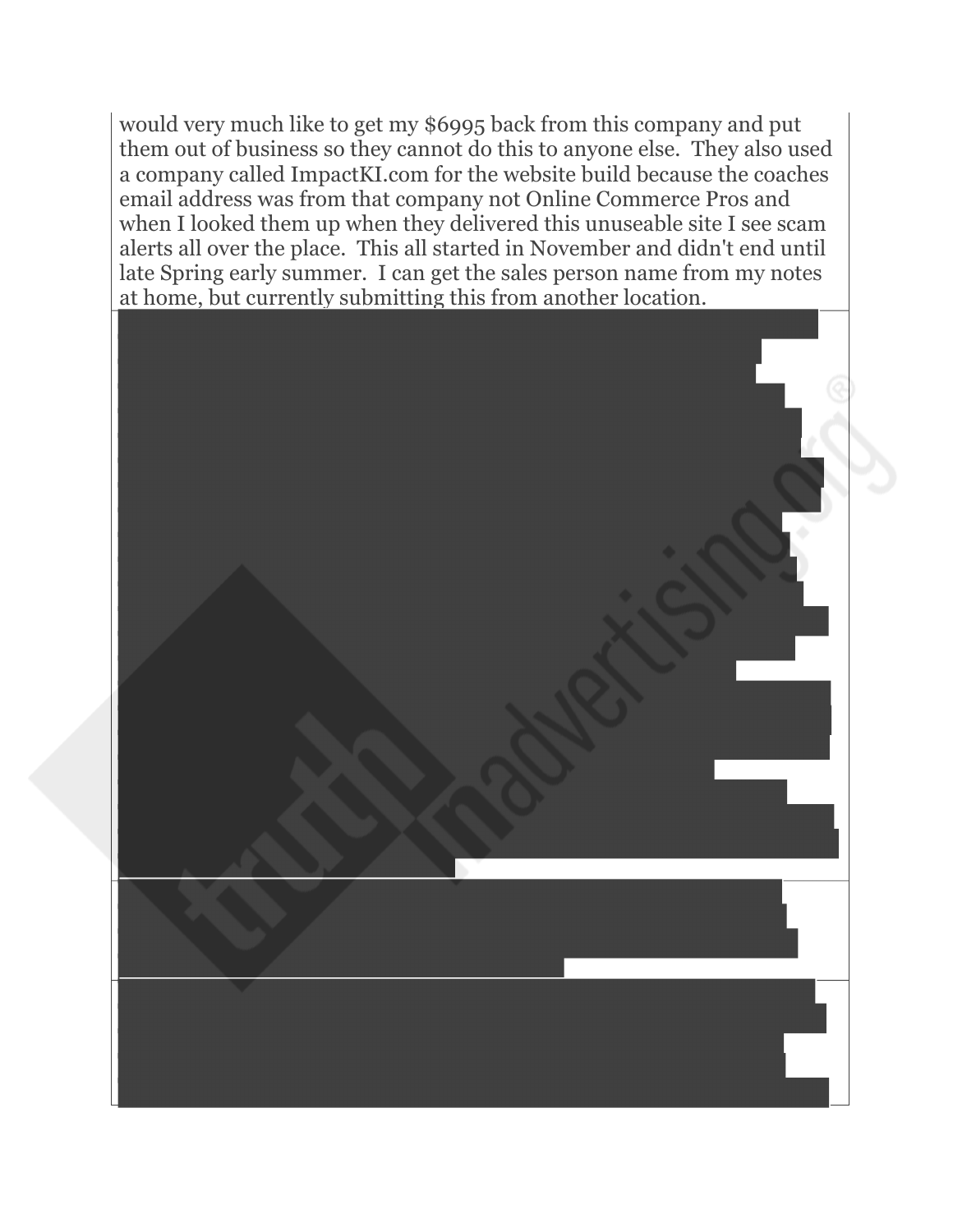Former employee who quit due to dishonesty in the company and Landmar being a completely unprofessional work place.I worked 6 mos for this company and I can honestly say I have never felt so used and betrayed by another company like I did while working for Landmark Credit Repair. The owner (Brad Young) and his management are all con artist, people pleasers who literally say anything that sounds good to the consumer so they can keep getting paid. This company is dishonest and unprofessional! I finally had enough of the lies and manipulation that I quit. I do not like the way they treat the consumer or the employees. They are working on my credit and after Experian sent me something back saying that the letters Landmark sent are 'suspicious' and that they were not going to remove my items, I told the owner and he said I needed to talk to a lawyer and never addressed the issue again. A lot of customers are calling in and canceling because of the poor service! Before I quit I was promised (b)(6). Later on Brad texted me and assured me that I would be (b)(6) (i have that in writing) and sure enough the company kept ALL of my last check due to some Kyani get rich pyramid scam that Brad 'paid for me to get in' and then took all of my last check to cover. He has a 'Buisness coaching' scheme he is working now to join people into this network marketing pyramid scam and he also took my (b)(6) and never even had the decency to speak to me face to face or even over the phone! He had his 'secretary' meet with me at his office. I (b)(6) the meeting and how the company was ripping me off by not paying me but when (b)(6) Brad young's secretary refused to speak any further and quickly dismissed me from the office. I wish I would of known how deceitful and dishonest this company really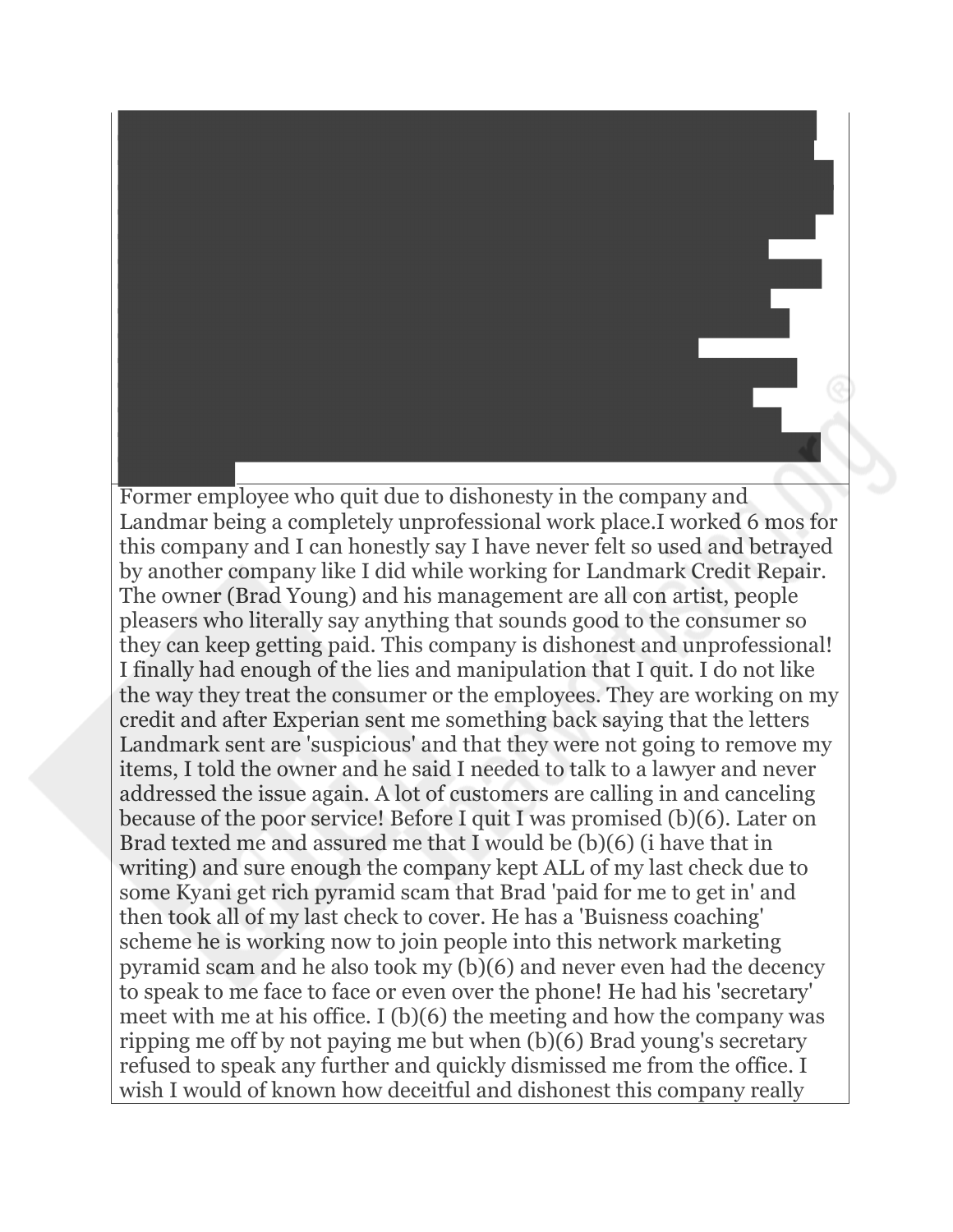was. Once I found out there true identity I had no choice but to leave that organization. Its terrible. The turn around rate for employees says it all! This company is FAKE 'Dear friends, do not believe every spirit, but test the spirits to see whether they are from God, because many false prophets have gone out into the world.' 1John 4:1.5 For many shall come in my name, saying, I am Christ; and shall deceive manyMatthew 24:5-8 ---Additional Comments: Do what you said you would do , keep your word and finish the job on my credit repair, also start treating your consumers/employees better

On August 3, 2015 I purchased a promotional kit from a local distributor named (b)(6) for \$1098.00. After receiving the kit and reading more about the multi level marketing system I decided to return the kit to the company for a refund. I contacted the company which told me there would be a 10 percent restocking fee and I had to pay for the shipping cost myself. On (b)(6) I shipped the kit via UPS to the company's address. The kit was received by a person named Bearshears at the front desk of Kyani, Inc. (b)(6). I assume the person was Michael Breshears the CEO of the company. I was told by the company I would receive my refund within two weeks after receipt of return shipment. Since then I tried numerous times to contact the company by email or telephone without success. My emails are ignored and when I dial the telephone I am put on hold for a long time before being abruptly disconnected. The local distributor (b)(6) claims ignorance and says that he quit the company recently. --- Additional Comments: Kyani, Inc should issue a check in the amount of 989.20 to me immediately.

This group of individuals are supposedly generating 5 million dollars a month in sales within the last 10 months from a product that's claimed to cure lupus, arthritis, heart disease, and prevent diabetes and cancer. David Nives and James Madison Bradford are also claiming on their YouTube channel

(https://www.youtube.com/channel/UCo5iYx6\_o0CU03Bh8YeN7RQ) that if you join for \$600-\$1200 they guaruntee your success in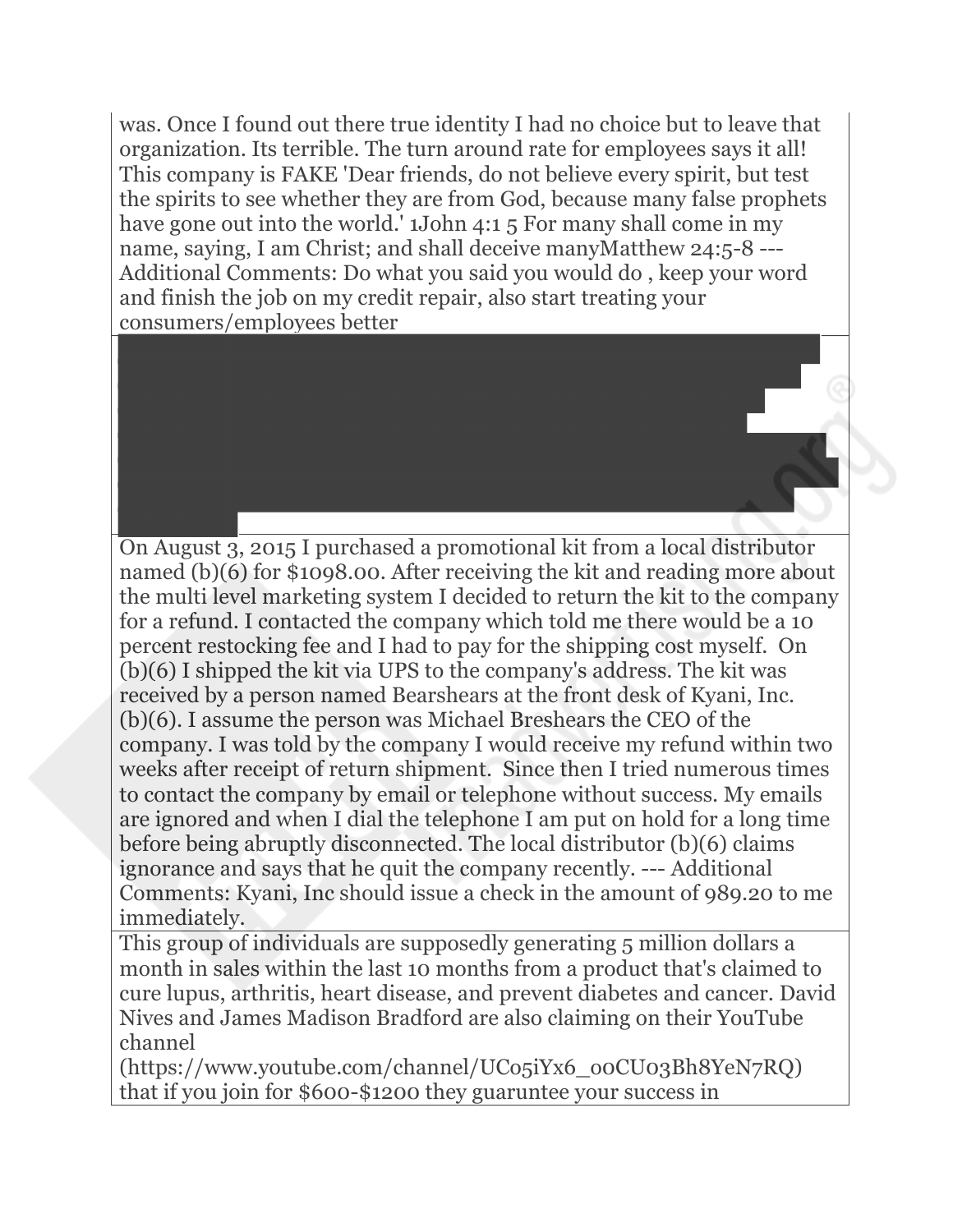accomplishing buying your 'dream cars' and other extravagent lifestyle claims. It was stated recently that by their 10th month they had recruited over 34,000 people. They have also been posting checks for 6 figures/month online with the hashtag #weshowchecks, promising that anyone can make that money if they join their organization. David Nives and James Madison Bradford are members of the Kyani MLM running their organization (Team Fusion Lifestyle) out of Dallas Texas under the upline Daniel Monghate. It has been repoted that they have been kicked out of other multi level companies in the past for running similar scams. I believe law suits are pending but I am not certain. Although I believe in multi level marketing oppurtunities, I am strongly against preying on people who are sick and/or dying of these illnesses that they claim to cure. The magnitude of people they have recieved money from in less than a year is staggering, and it's multiplying monthly, faster than anything I've ever heard of before. Somewhere near 10,000 people a month as of last month. There are plemty of videos on You Tube that young or sick people are tuning into by the thousands to hear them boast of extravagent income and 'miracle cures'. Here is one of the videos on their YouTube channel in which they a=make extravegant lifestyle claims and guaruntee success in their business https://www.youtube.com/watch?v=W66xaInWHfw i RECEIVED AN ADVERTISEMENT IN THE MAIL ABOUT kYANI, AND i BOUGHT WHAT i THOUGHT WAS A 30 DAY SUPPLY TO TRY. mY FIRST SURPRISE WAS THAT IT WAS ONLY A 20 DAY SUPPLY. THEN I DISCOVERED IT DOES NOTHING! IT DOES NOT WORK! MY NEXT SURPRISE WAS THAT i RECEIVED A SECOND SHIPMENT 30 DAYS LATER AT WHICH TIME A SENT AN EMAIL TO CS.USA@KYANICORP.COM DEMANDING THAT THEY STOP THE SHIPMENTS. MUCH TO MY SURPRISE I RECEIVED NOTIFICATION ON 10/19 THAT THEY SHIPPED AGAIN. I CALLED AND THEY FINALLY CANCELED AND SEND I COULD SEND ONE BACK BUT NOT 2. THIS IS A MLM PYRAMID SCAM --- Additional Comments: REFUND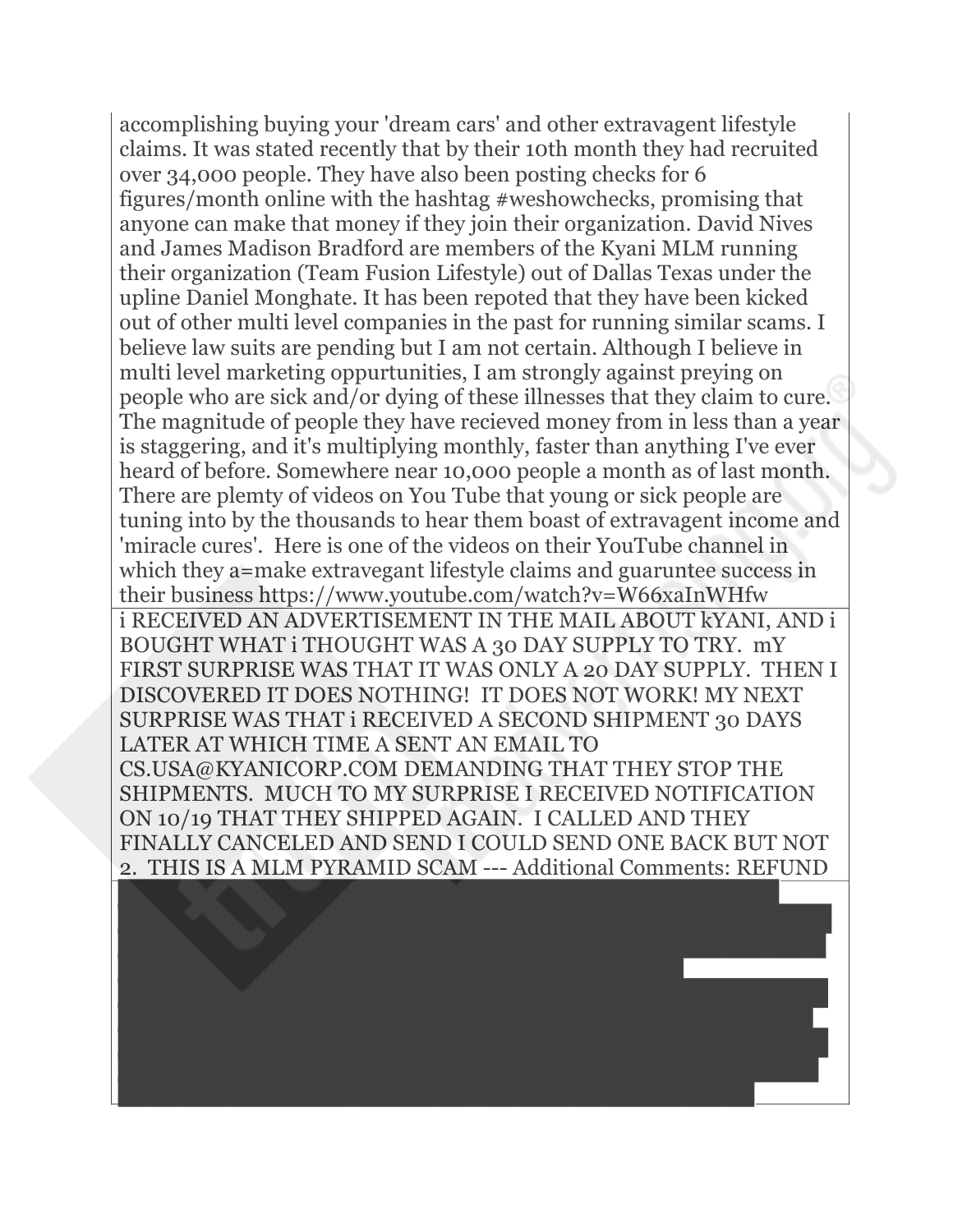I bought into this company as well as my husband, sister and many close friends. I decided to buy my mother in at the \$599 buy in to allow her a chance at the financial opportunity the company offers. After receiving her starter pack which cost \$615.18 with shipping, she then found out that she could not do the business part of the company because she would lose her healthcare. She did try some of the product herself and handed some out to family and friends before finding out she could not be a distributor. Well, as far as I had been told Kyani offers a 31 day money back guarantee for distributors so we contacted them on Nov.13,2015 and Nov.15,2015 to be told that the money back guarantee is only on any unused unopened product that you pay to ship back to them. Even still, they only give you 90% money back-they charge a 10% restocking fee. Look up the definition of a money back guarantee according to the Federal Trade Commission. This is NOT how it works. No other marketing company I've ever dealt with works like this either. They have changed the meaning to 'money back gaurantee' and it is completely dishonest. Kyani should reimburse me the \$599 because that is a TRUE money back gaurantee. --- Additional Comments: Refund of \$599

NOTE: In addition to the consumer's comments immediately below, the Canadian Competition Bureau provided additional information in fields whose header titles are quoted and follow the comments. --- \*\*(b)(6) (Info Centre) note: note de (b)(6) indique que cette matière est présentement sujet a une enquête avec le centre Anti-Fraude\*\*. Lettre reçue par centre d'info accusant Kyani de vente pyramidale. Voir lettre numérisée pour détails. --- Responsible Branch: Fair Business Practices Branch this company Kyani is running a pyramid scheme much like Verve Energy Drink / Vemma. They are requiring people to pay \$600-\$1000 for products to join their "sales team". once on the "team" you have to get other people to buy the prouducts then it just keeps on going. i am worried because of the amount of people getting involved in this and spending money. it is the same exact set up as Verve which you helped to close down. I do not wish to give my info as I do not want them coming after me once you shut it down. www.kyani.net/en-us/

So, I signed up for Kyani on the (b)(6) as a distributor. I was told that to sign up, membership fee would be \$599 plus tax, and because I live in Canada, it would cost around \$7-800 dollars to sign up because our dollar is low .I was ok with that, I was also told during the seminar that Kyani offers a full money back refund to those who are unhappy with the product.Two days later when I checked the balance of my visa, the payment was processed at \$1,010.20. Way more than I could afford. Upon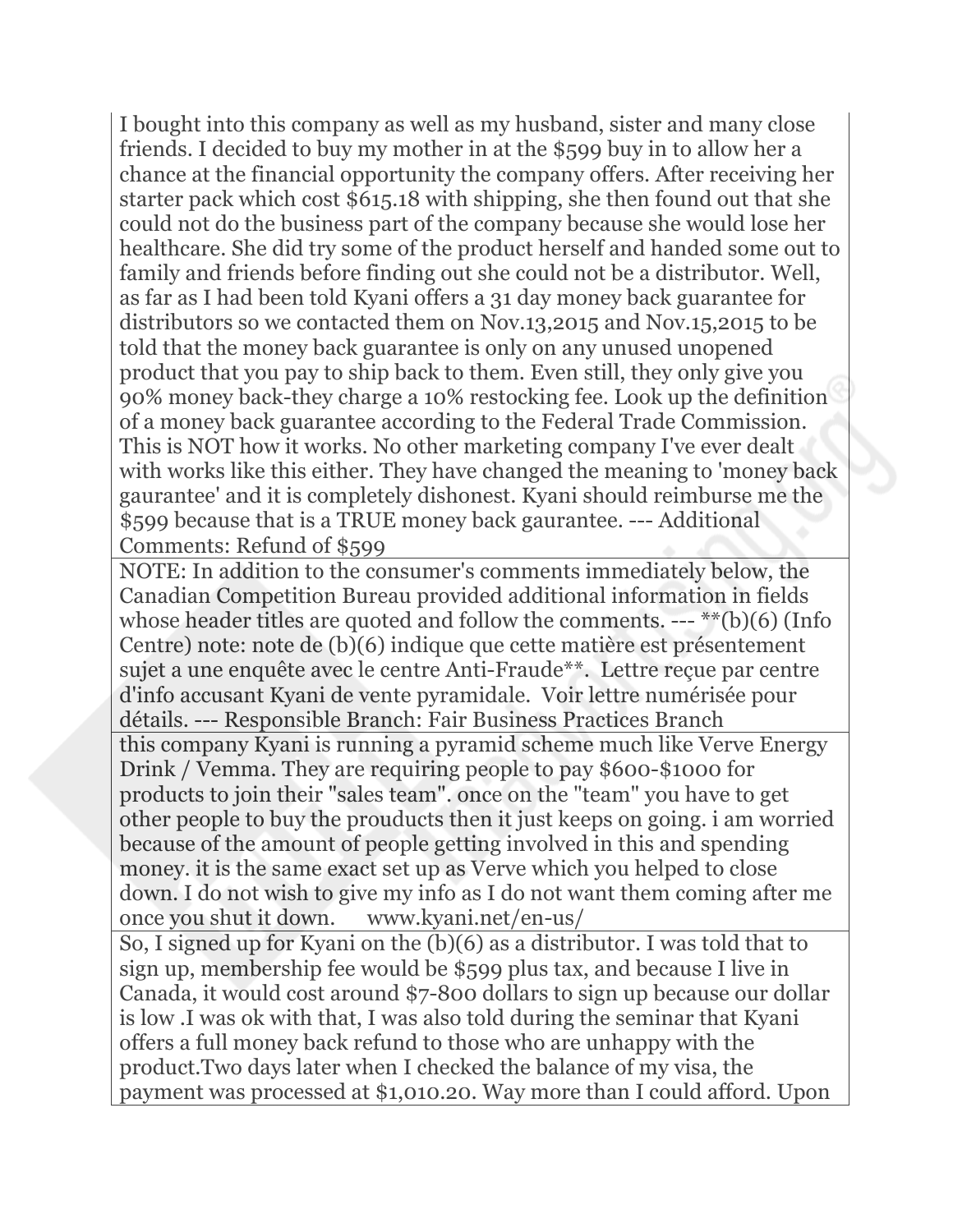receiving my product on (b)(6), I began to take it, and noticed that I felt light headed. The second day of taking the product, I noticed that I felt light headed again, but this time a bit nauseous. On the third day of taking the product, I felt light headed, nauseous and had diarrhea. I returned the product on the 6th of January at the shipping price of \$73.13 only to find out that I may receive up to 90% of my refund 3-4 weeks after it was shipped, and not 72 hrs. This is unacceptable, I cannot possibly market an over priced product to people that is making me feel sick, and I was also told that there would be a 30 day guarantee of the product. Please refund me the full amount. Thank you. --- Additional Comments: Full refund of the amount charged to my visa card.

First off, I would like to say the Kyani 30 day money back guarantee is BS. In early December, I signed up as a distributor and paid the 615.00 dollars to start. My Kyani Recruiter told me that I had a 30 day back guarantee so I decided I could try it. Unexpected expenses came up and I needed the money back that I paid for the products. So I immediately canceled my order and requested that my funds be returned to me. It has been more than 30 days now and no return money has hit my account. I do NOT appreciate this. Now I am in debt to my friend for borrowing some money for the expenses that came up just because Kyani did not put the money they owe me back into my account. --- Additional Comments: I want ALL the MONEY they owe me. I understand that it is only 90 percent of what I paid. BUT I WOULD LIKE THAT 90 PERCENT RETURNED TO ME NOW!!!! IM TIRED OF WAITING. FIX THIS

LET ME TYPE THIS AGAIN:I complained on here about two weeks ago saying how I never received my money from the company Kyani (615.00 dollars). I purchased the starter, distributer pack and decided to cancel my order because I needed the money back for other important bills that came up unexpectedly. I was told and read the fine print that I had 30 days to return the product and have a refund of 90 percent of what I paid. I understand all of the terms, I do not need the terms re typed to me on this issue, but what I do need is my money back because I was guaranteed MY MONEY BACK! WHAT DO YOU NOT GET ABOUT THAT!? DO NOT PUT IN YOUR AGREEMENT THAT YOU GET TO RETURN THE PRODUCT AND GET YOUR MONEY BACK IF YOU ARE NOT, AS A COMPANY, GOING TO RETURN IT TO THE CONSUMER. The BBB (Better Business Bearue) sent me a message saying that Kyani responded to my complaint saying that the funds would be returned to my account within 72 hours. It has been a week and no funds have been transferred into my account. I even asked my banker if she saw anything being transferred into my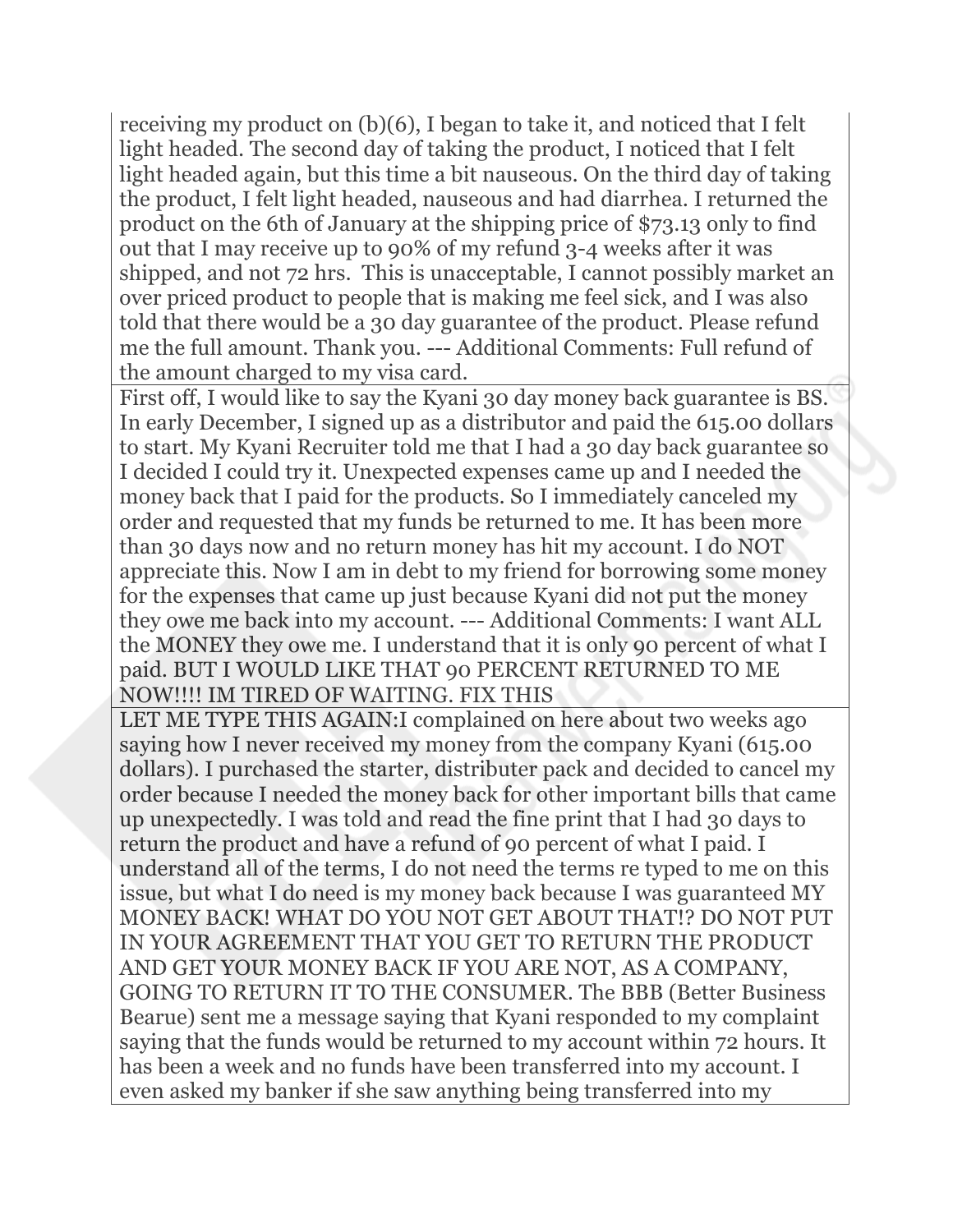account and she saw nothing. --- Additional Comments: Since this is the second time I have had to spend typing this out, I would like all of my money (Not just 90% but 100%) returned to my account within 72 hours. No if's, and's, or but's! Honesty is a virtue, and in my opinion, this company has no honesty or honor because if they did my money would have been back to me last month when they promised.

I joined Kyani as a distributor on (b)(6). Due a lack of support from my upline, I terminated my distributor application on (b)(6). I purchased the Business Builder kit for \$599.00 with a grand total of \$625.24 charged to my bank card. I had the product delivery intercepted and returned via Fedex on 01/04/2015 since they were shipped on 01/02/2015. As of 01/08/2015, the products are en route to the shipper Kyani, Inc., in Idaho Falls, ID. I emailed and faxed in my distributor cancellation form with no help from my upline. I was told by Clarissa at Kyani Customer service, that I would receive my refund within 72 hours after my cancellation. I then called back today Friday because it has been 72 hours and another representative, Alec, told me that I have to wait 3-4 weeks after receipt of the products to get my refund and that nothing fast happens at Kyani! This is not what the agreement said, and it is not practical customer service to admit that you are slow and unbothered by your clients. I am asking for a full refund of my order within the time as stated by the contract and what the Clarissa told me on the phone. --- Additional Comments: I desire a full refund within the 72-hour window. Thank you!

I was told by a rep at Kyani that even if I try it and sign up that they will refund all my money. Well I believed her and did sign up. I found out later that you only get money back for product not used. Which was fine, because I had ordered the product as a consumer to try it first. The product did not help my mom with health issues as I thought it would. I then said to my upline that I wanted out because unless I have a product I can stand behind I can not sell it. Thinking I would get all my money back they are now saying the take off 10% for processing and will not cover any shipping. This is not what I was told. I was told I would get back my full amount of \$667.91 if I had any issues or wanted to return it. Now I am finding out this is not the case. Even if this is a good product I would never buy from them again due to the deceptive marketing that their reps are saying about their return policy. Apparently they do take back used product if you are just a customer. Anyway, I spent another \$55 dollars to ship all their products back. I am very disappointed and would like someone from their company to give me my full refund. Not only that they are saying they will take 3 to 4 weeks due to large amounts of returns. This